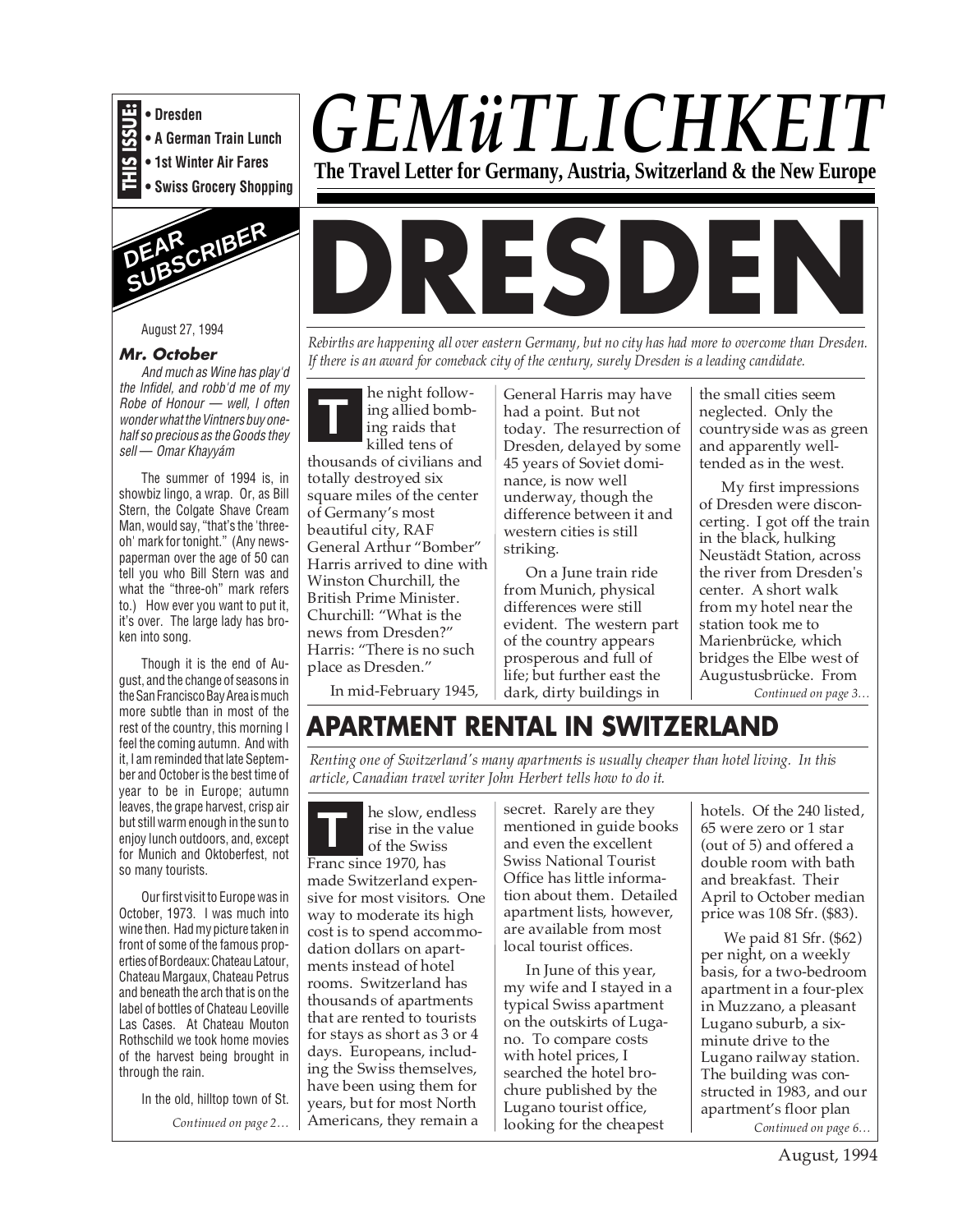## *DEAR SUBSCRIBER Continued from page 1*

Emilion, we stayed in a hotel that occupied the town's highest point. It had a fine restaurant, but the hallway near our room had a gagging odor that assaulted us each time we entered or left the room.

In Reims, we toured the Mumm's champagne cellars. Arriving without an appointment about 10 a.m., we were guided, just the two of us, by a young English-speaking girl. At every stop she greeted each worker, the women with a little left-cheek-right-cheek-kiss-kiss, and the men with a one-pump handshake. At the end, the three of us shared a bottle of champagne. After that I drove to Strasbourg and yawned all the way.

In Alsace, we drank Gewürztraminer and now sometimes I'll order a bottle in a restaurant simply because one whiff of it and for an instant it's 1973 again and I'm back in Colmar or Ribeauvillé.

There's a lot more I could tell you about that trip. In fact, I have the slides right here if you'd like to...

Since your eyes are beginning to glaze over. maybe we should shift our attention to the present, like where to go in the fall of 1994.

Were it me, though regrettably it is not, I would want to be near the vineyards and harvest. Here are some considerations for an October visit:

• Two or three days in the town of Marktheidenfeld, about 40 minutes east of Frankfurt, where I'd stay with the Deppisch family, wine-makers who also own one of Germany's most gemütlich hotels, the **Anker** (phone 09391/ 600 40, fax 600477). (Subscriber Bob Gillespie, who can't say enough good things about the Deppisch's hospitality and has made 47 business trips to Germany in the last five years, reckons he has stayed at the Anker about 20 times since first reading about it in Gemütlichkeit.) I would dine at least one night at the **Weinhaus Anker** (phone 09391/1736, fax 09391/1742), being sure to quaff some of the Deppisch's Franconian wines.

• This time of year one shouldn't miss a drive down the Mosel, staying two nights at the **Gutshotel** (phone 06507/20 35, fax 06507/5644) in Neumagen-Dhron. This is a busy time of year for wine properties, but I'd check with local tourist offices to see where I might be able to watch the harvest being brought in.

• In Vienna, I'd head for the suburbs, making a southern loop through the Wienerwald (Vienna Woods) and villages like Gumpoldskirchen, Mayerling (where, in 1889, Archduke Rudolf, son of Emperor Franz-Josef and Empress Elizabeth, and his 17 year-old lover, Maria, committed suicide), Baden and Heiligenkreuz. Gumpoldskirchen is the main wine village and I would look for houses displaying the green fir branch indicating new wine ready for sampling.

• The area around the east end of Lake Geneva would be my choice as a Swiss wine destination. I would stay two nights at little **L'Auberge de Chernex** (phone 021/964 4191, fax 021/964 6857), in the hills above Montreux. Walking and driving through the miles of vineyards perched on the hillside overlooking the lake would be pleasant, as would a visit to **Castle of Aigle/Vaudois Museum of Wine** in the vineyards at Aigle. For a light lunch of wine, cheese and dried meats, I would choose **Café Au Bon Vin** in Chardonne. Then I might drive the N9 past Martigny and into the Rhône Valley, stopping at **Hotel Des Vignes** (phone 027/311671, fax 027/ 313727) in Sion, a hotel set in the vineyards.

• If, near the end of the trip and short of money, I found myself anywhere near the southwestern part of Germany, I'd check out the Baden wine region from my base in the town of Kandern at the **Hotel Zur Weserei** (phone 07626/7000, fax 07626/6581) with its excellent restaurant.

 $\mathbb{R}$ 

And finally, even though it isn't in Germany, Austria, Switzerland or the "New Europe," I might sneak over the border into Alsace for just one more sip of October 1973.

#### **Car Wars**

There is a bloodbath taking place among Germany's car rental firms. The basic price per week, unlimited mileage, for an Opel Corsa is now \$85 per week; \$92 for an Opel Astra and \$106 for the Opel Vectra category. But, according to some industry sources, we ain't seen nothin' yet. By the time you read this, even lower rates will probably be in effect. Among the predictions: \$62 a week for an Opel Corsa and, get this, a weekly rate of less than \$100 for a Mercedes Benz 180C! Unfortunately, prices for cars in categories larger than the small Mercedes and the Vectra have either stayed the same or risen slightly, as have rental car prices in most other European countries. Call 800-521-6722 for a quote.

## **First Winter Air Fares**

**DER Tours**, which buys seats to Europe from major air carriers and markets them at rates generally below what the airlines themselves do, will soon announce winter airfares on **Lufthansa**. Below is a sampling of midweek roundtrips during the period November 1 to March 31, 1995:

|                      | Germany | Zürich | London |
|----------------------|---------|--------|--------|
| <b>Bost/New York</b> | 499     | 527    | 527    |
| Dallas/Houst         | 627     | 655    | 655    |
| LA/San Fran          | 649     | 705    | 683    |
| Atlanta              | 555     | 610    | 610    |
| Miami                | 594     | 627    | 627    |
| Chicago              | 516     | 544    | 544    |
| Washington           | 499     | 527    | 527    |

The prices do not include taxes and there is a \$50 surcharge for weekend travel and a \$125 add-on for travel December 15-24. There are other restrictions, as well. You must book through a travel agent. Call 800-782-2424. — RHB

| <b>August, 1994</b> | VOI. 8, No. 8 <b>GEMÜTLICHKEIT</b><br>The Travel Letter for Germany, Austria, Switzerland & the New Europe |
|---------------------|------------------------------------------------------------------------------------------------------------|

**Consulting Editor:**<br>Subscription Dept:.

**Editor & Publisher:** Robert H. Bestor, Jr. **Associate Editors:** Elizabeth Schiller, Bruce Woelfel **C. Fischer, R. Holliday**<br>Paul T. Merschdorf **Design & Composition:** Paul T. Merschdorf **Consulting Editor:** Paul T. Merschdorf **Consulting Editor:** Paul Thomas P. Bestor Andy Bestor, K. Steffans

**Gemütlichkeit** (ISSN 10431756) is published monthly by UpCountry Publishing, 2892 Chronicle Avenue, Hayward, CA 94542. TOLL FREE: 1-800/521- 6722 or 510/538-0628. FAX: 510/582-8296. Subscriptions are \$67 per year for 12 issues. While every effort is made to provide correct information in this publication, the publishers can make no guarantees regarding accuracy. Second-class postage paid in Hayward, CA.

**POSTMASTER: SEND ADDRESS CHANGES TO:** Gemütlichkeit, 2892 Chronicle Ave., Hayward, CA 94542

## **HOTEL RESTAURANT RATING KEY**

**Rating Category Scale** Unacceptable 0 - 3<br>Adequate 4 - 7 Adequate 4 - 7<br>Average 8 - 11 Average Above Average 12 - 15 Excellent 16 - 20

# **Hotel Rating Criteria** People/Service 30%

### Location/Setting 15% Guestrooms 30% Public rooms 5%

Facilities/Restaurant 20%

### **Special Designations**

**G** By virtue of location, decor, special charm, warmth of management, or combination thereof, an especially pleasant establishment.

| <b>Restaurant Criteria</b> |     |
|----------------------------|-----|
| Food                       | 65% |
| Service                    | 20% |
| Atmosphere                 | 15% |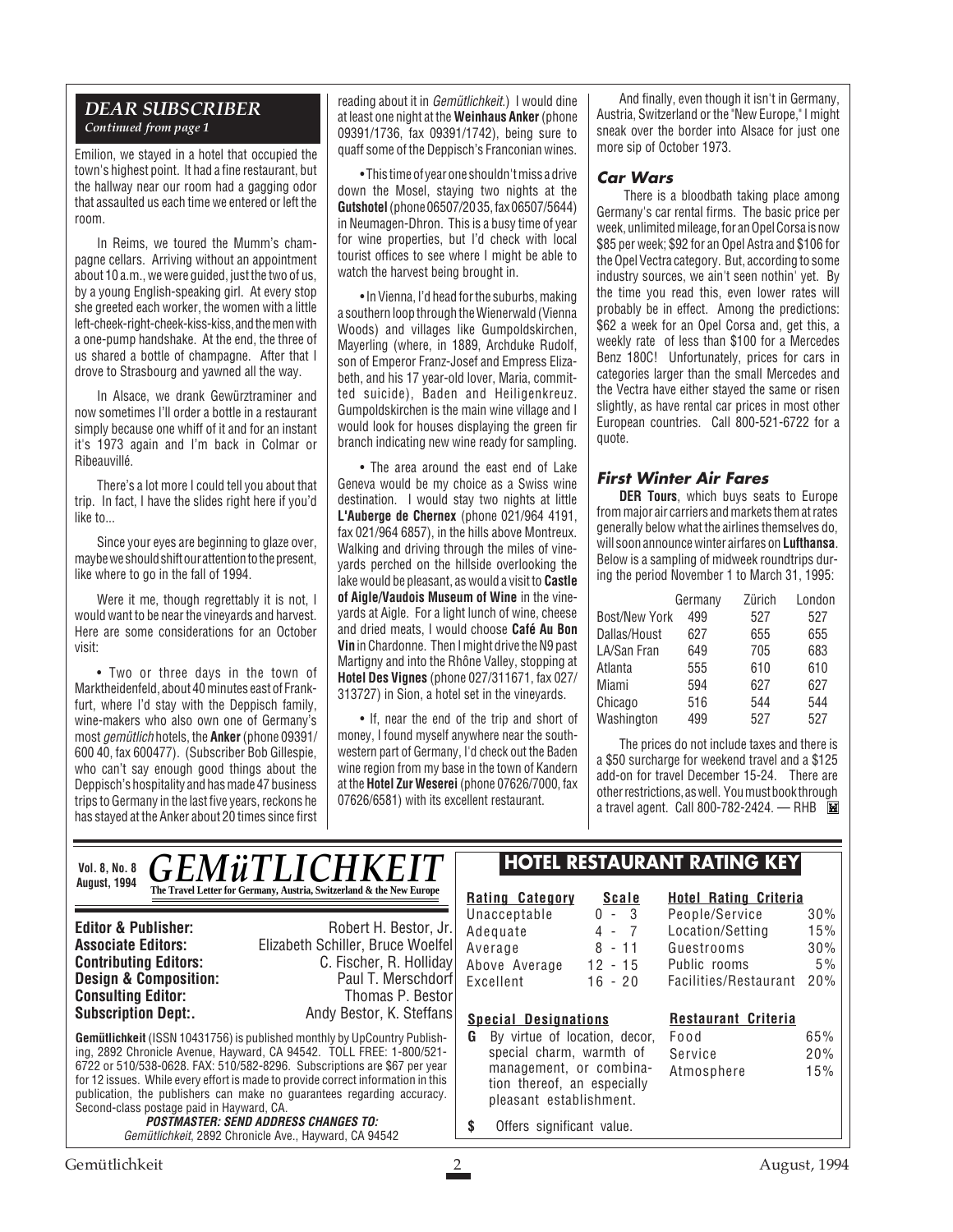#### *DRESDEN Continued from page 1*

there the view to the east includes a large domed building which looks like a Mosque but is a cigarette factory, a survivor on the edge of the once flattened city center. Crossing the bridge and heading downtown, I confronted another bombing survivor, a huge warehouse, left blackened and peeling as it must have looked in 1945.

But even with these and the many other somber reminders of the fire storm and the dark days of communist rule, Dresden has vitality and charm.

As it flows peacefully between green banks, the River Elbe provides a gracious setting for the city it divides. Nearly a fourth of Dresden's urban area is made up of woods and parks. The river skyline was once world famous, depicted by Italian court painter Canaletto in the 18th Century. It was in this period that Architects Poppelman and Chiaveri built the beautiful Zwinger Palace and the huge Cathedral.

North of the river is the halfmile long pedestrian street Hauptstrasse; two and three-story shops and cafes plus some rare prewar burgher houses are interspersed with fountains and sculpture. The street ends in Neustädter Market Place, one side of which is open to Augustus Bridge. Perhaps this is the best spot to view the city and imagine how it looked before World War II. On both sides of the wide river, broad grassy fields provide an unrestricted foreground to the old city's lacy black towers silhouetted against the sky. Except for the presence of numerous construction cranes — eye-catching signals of the massive rebuilding effort — one could almost imagine being in prewar Dresden.

And to be sure, the city is furiously rebuilding, with much of the downtown area walled off in the process. Construction seems to be underway everywhere. Some areas have already been meticulously restored to their former

## **NDRESDENI**

| Population: 491,000         |         |           |  |  |  |
|-----------------------------|---------|-----------|--|--|--|
| Altitude: 115 feet          |         |           |  |  |  |
| Approximate distances from: |         |           |  |  |  |
| Berlin                      | 198 km  | 123 miles |  |  |  |
| Geneva                      | 1090 km | 676 miles |  |  |  |
| Munich                      | 455 km  | 282 miles |  |  |  |
| Prague                      | 152 km  | 94 miles  |  |  |  |
| Vienna                      | 590 km  | 366 miles |  |  |  |

#### **Tourist Information**

Prager Strasse 10 Neustädter Markt<br>Dresden D-01069 Dresden D-01097 Dresden D-01069 Dresden D-01097 Phone: 0351/535 39 Fax: 0351-495 1276

#### **Important Buildings**

• **Zwinger Palace.** Possibly the best example of Late Baroque architecture in Germany. Built in 1710. The Semper Gallery in Italian Renaissance style was finished in 1847, destroyed in 1945, and rebuilt. Porcelain collection is world's largest.

• **Semper Opera House**. Built 1838-41 by Gottfried Semper. Gutted by fire 1869, rebuilt 1871-78 in high Renaissance style by Manfred Semper according to his father's plans. Destroyed in 1945. Guided tours arranged through the ticket office on Theaterplatz, phone: 0351/484 24 96.

• **Residential Palace (Residenzschloss).** A castle occupied the site 700 years ago. A palace comprising four wings was built in the late 15th century, enlarged in 1548-56. Destroyed by fire in 1701 and rebuilt under Augustus the Strong. Destroyed in 1945. Reconstruction begun in 1989 and still in progress.

• **Catholic Court Church** (Katholische Hofkirch). The largest church in Saxony, built in Baroque style 1738-54 . Contains the sarcophagi of the Wettin princes and heart of Augustus the Strong. Guided tours of church and crypt: Mon-Thurs 11 a.m. and 2 p.m., Fri, Sat 1 p.m. and 2 p.m., Sun 1 p.m. Organ recitals every Wednesday. Organ vespers May to October every Saturday at 4 p.m. Special tours on request. Phone: 0351/495 51 35.

#### **Museums**

• **Albertinum.** Built 1884-87. Collection includes the New Masters Picture Gallery, the Green Vault treasure chamber (jewelry and other relics from the Wettin dynasty), including the *Household of the Great Mogul*, considered one of the greatest works of the Baroque period, comprising 165 items of massive enamelled gold, studded with more than 5,000 diamonds and precious stones.

**• Semper Gallery.** Houses the picture collections of the Old Masters Gallery, among them Raphael's *Sistine Madonna*.

#### **Riverboat Trips**

• Dresden has the world's biggest and oldest paddle steamer fleet. Trips from April to October between Dresden and Swiss Saxony (a three-star Michelin sight), calling at villages in the winegrowing district between Diesbar and Radebeul. One ship, built in 1882, has been completely restored to it original appearance. Also: a steam tugboat, with a heated salon, the last of its kind in operation, accommodating 115 passengers

#### **Books on Dresden**

*The Last 100 Hundred Days*, by John Toland, Random House, 1966 *The Freedom Road*, by Richard Collier, Atheneum, 1984 *The Second World War*, by Martin Guilbert, Henry Holt, 1991

*Slaughterhouse Five*, by Kurt Vonnegut.

M

appearance. This replication of every past detail is extremely expensive, but Dresdeners are determined, no matter what the cost, to reproduce the old buildings.

A most successful and beautiful completed rebuilding project is Zwinger Palace, with its colonnaded baroque buildings enclosing fountains and a grassy public area. A palace guide claims the communists wanted to tear it down but locals adamantly refused and eventually Zwinger became first major reconstruction.

The old Baroque district along the Elbe is also beginning to regain its prewar splendor with the completed restoration of the royal castle and other buildings, including the Old Masters Gallery, Theaterplace, New Masters Gallery, and Albertinum Hall. The Opera House reconstruction has also been recently completed and already 30 museums are open.

In addition to opera, performances at the Semper Opera, now one of the best and most beautiful theaters in Germany, include Dresden's orchestra, the Kreuzchor boy's choir, various theater companies, puppet shows, and political cabaret.

The Semper Gallery, restored at the cost of 100 million DM, now has 650 paintings, about a third of its original collection. Like the Louvre, its display space has been expanded underground, although the visitors' entrance is still in its original location at the top of a wide staircase.

Hotels, still scarce in Dresden, are also being built. The Hilton, inside a classical Baroque shell, is near the site of another new luxury hotel, the Kapinsky, which is also being built to resemble the building originally occupying its site.

During communist rule, all schools taught Russian rather than English as a second language, so communication, except in luxury hotels can be a problem. Store clerks also speak no English. On Hauptstrasse I found only one *Continued on page 4…*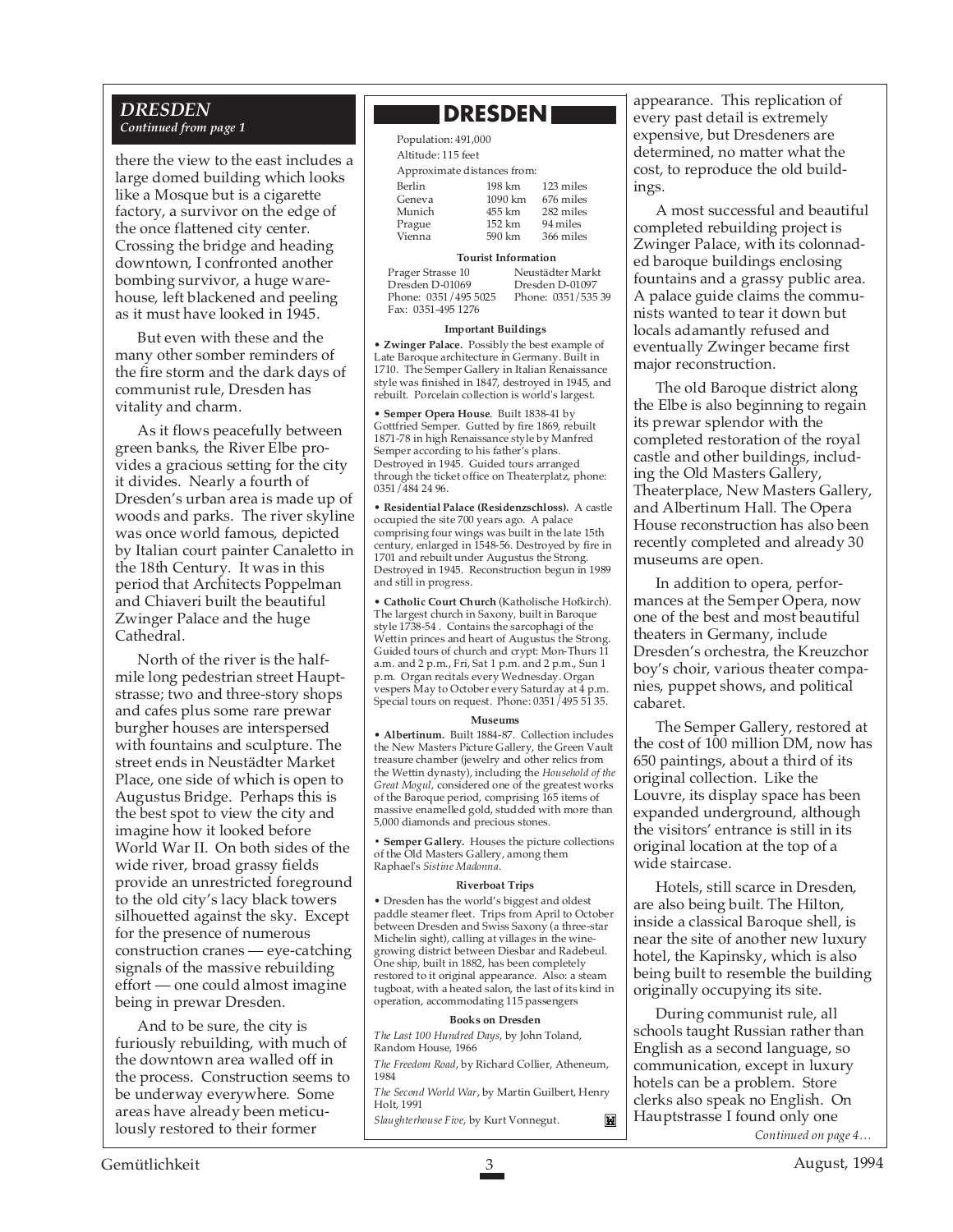#### *DRESDEN Continued from page 3*

book (a travel guide) in English. Clerks are generally helpful but not overly friendly.

One of the most astonishing sights is a non-building across from the Hilton. Occupying this prominent location is an awe inspiring ruins, reminiscent of the bombedout Coventry Cathedral in England. It was Dresden's proudest building, the Frauenkirche Cathedral. What remains of the once huge building — there is no roof, only a few walls and a portion of one tower — has been left in its mutilated state, beside a boneyard of more that 20,000 blackened stone fragments, saved for reuse. A large sign describes the beginning of a reconstruction project, estimated to cost 320 million German marks, and requests donations to add to the total of 7 million raised to date. The decision to rebuild, however, created a controversy. It was first decided to leave the site in ruins as a memorial to the victims of the air raids, as had been done in Coventry and with Berlin's Memorial Church. But now the church will be rebuilt in time for Dresden's 600th anniversary in 2006. As a compromise, fresh, light-hued limestone is to be interspersed with fire-blackened fragments from the original church, creating a kind of checkerboard effect. Architects hope the final result will continue to proclaim the message of the ruined church.

Another controversy involves a huge shopping mall or "World Trade Center." When built it will be Europe's largest. Included is a 16-story building which some believe will disrupt the skyline, be out of character with the cathedral's 18th century Baroque dome, and disastrous to the goal of restoring the prewar skyline.

Despite the bickering, this is a strong and resourceful city, constantly making the best of what is available. As above-ground portions are being reconstructed, Dresdeners are making use of the underground city, extensive caves, originally built so tradespeople could

move safely in and out during sieges. These caverns provide spacious areas for concerts, parties and celebrations. Above ground, the air is becoming cleaner as most of the polluting two-cycle Trabant autos are replaced by modern Fords and Opels.

Shopping opportunities, lacking during the communist period, are improving. The best stores are along Welsdruffer strasse, with Pragerstrasse a second choice. And leisure activities are increasing with the repair of the waterfront and its paddle and cruise ships. Perhaps the best way to enter modern Dresden would be from a paddle steamer, around the graceful river bends, past vast green meadows and docking opposite silhouettes of the city towers. Or take one of the available dinner cruises, enjoying the scenery in the slowly fading light of a long summer evening, passing beautiful villas along the Elbe, near the 100-year-old "Blue Wonder" suspension bridge. You will see that some districts suffered little damage in the bombing and thus give an impression of Dresden's past glory.

Dresden is a continuing event. A visitor's wish to enjoy the present is equalled by the desire to return to see how the new city will turn out. — BW

# **Hotels**

Hotelschiff Elbresidenz This riverboat hotel and restaurant is moored beside old paddle boats on the Elbe, looking across to the skyline of old town. It's a marvelous location and the hotel has a very attractive restaurant. EDITOR'S CHOICE

Guestrooms are identical double ship's cabins with single and Pullman beds, a sink in the room, a small shower and toilet adjoining. Theses are beautifully designed small spaces but not for the claustrophobic. *Gemütlichkeit* recommends this hotel because of its reasonable prices, spectacular views, and appealing restaurant.

**Address:** Hotelschiff Elbresidenz,

Terrassenufer 12, D-01069 Dresden **Phone:** 0351/459 50 53 **Fax:** 0351/459 51 37 **Location:** On Elbe River opposite city center **Rooms:** 97 doubles **Proprietor:** Yves Beelzacq, Regional Director **Prices:** May-June and September-October singles 135 DM (\$88), doubles 150 DM (\$98), February-April and November-December singles 115 DM (\$75), doubles 130 DM (\$85), with American breakfast **Meals:** All available **Facilities:** Bar, restaurant, sun deck, outdoor swimming pool **Credit Cards:** All **Disabled:** Not suitable **Closed:** Never **Parking:** Free parking 60 meters away **Rating:** ABOVE AVERAGE 13/20

Hotel Martha

Built prior to unification, this four-story hotel offers modern guest rooms in a residential setting a short walk from Neustadt Railroad Station.

The Martha's friendly proprietors also operate a reasonably priced restaurant and during *spargel* season a generous serving of the renowned white asparagus with ham, hollandaise sauce and potatoes costs about 21 DM (\$14). A large glass of 1991 dry and fruity Sylvaner-trocken goes for 7.20 DM (\$4.70).

**Address:** Hotel Martha Hospiz, Nieritzstrasse 11, D-01060 Dresden **Phone:** 0351/5 24 25 **Fax:** 0351/5 32 18 **Location:** Across Elbe from town center, near Neustadt Station, 10 minute walk to downtown **Rooms:** 12 singles, 24 doubles **Proprietors:** Tilp family **Prices:** singles 140 DM (\$92), doubles 200 (\$131), breakfast included **Meals:** All available in excellent restaurant with reasonable prices **Facilities:** Bar and restaurant in basement

**Credit Cards:** Mastercard, Visa

*Continued on page 5…*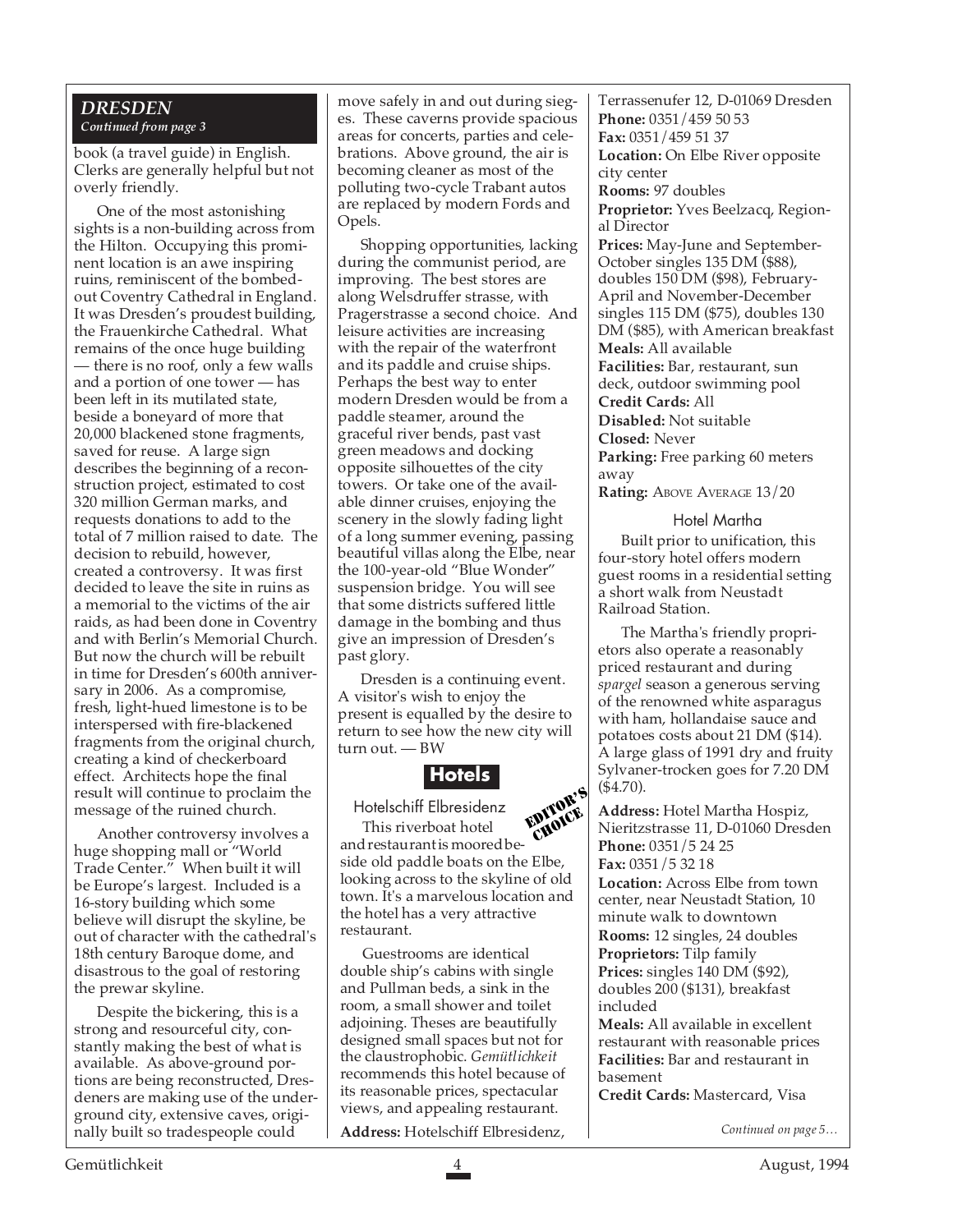**Disabled:** Good access. One room especially equipped **Closed:** Never **Parking:** Two garage spaces 10 DM (\$6.50) each **Rating:** ABOVE AVERAGE 13/20 **\$**

#### Bayerischer Hof

A brand new hotel with an elegant marble lobby in a remodeled building in the residential area near Neustadt Station. Everyone was friendly and very anxious to please although English speakers are in short supply. No other commercial businesses are nearby. Shopping on the pedestrian-only Haupstrasse is about a 10-minute walk.

Dinner in the classically decorated formal dining room with gold chandelier and matching damask chairs was a modestly priced affair: tomato soup with sour cream, boiled white sausages in a terrine, and a large soft pretzel with sweet grainy mustard cost 15 DM (\$10).

Breakfast was 15 DM (\$10) extra, and included various meats and patés in addition to the usual orange juice, rolls, cereal, coffee and tea.

My corner room, a junior suite, was very large with high ceilings, TV, minibar, couch, easy chairs, a coffee table set with red wine and cookies and a huge bed with puff. In the large closet were slippers and a robe. The marble bathroom included a large bathtub, shower and hair dryer.

**Address:** Hotel Bayerischer Hof, Antonstrasse 35, D-01097 Dresden **Phone:** 0351/5024 193 94 **Fax:** 0351/5780 589 **Location:** 10-minute walk from town center and shopping district **Rooms:** 3 singles, 17 doubles, 3 suites **Proprietor:** Herr Aasland

**Prices:** Singles 180 DM (\$118), doubles 240 DM (\$157), suites 320 DM (\$209), not including breakfast **Meals:** All available **Credit Cards:** All **Disabled:** Not suitable **Closed:** Never **Parking:** 15 free spaces

#### **Rating:** ABOVE AVERAGE 15/20

Schöne Aussicht

A suburban inn set in a woodsy environment among palatial residences. On the hill across the Elbe from the center of town, the hotel is only a short walk from the funicular built in 1901 by the same engineer as the famous Wuppertal suspended monorail. Many of the lovely guestrooms, like Number two which has a French bed, offers views of the city and trees.

An enjoyable lunch in the hotel's restaurant featured thick, tender slices of *sauerbraten* in a rich sauce, for 20 DM (\$13).

**Address:** Hotel Restaurant Schöne Aussicht, Krugerstrasse 1, D-01326 Dresden **Phone/Fax:** 0351/363 05 **Location:** 20-30 minutes drive or 30

minutes by public transit to city center

**Rooms:** 1 single, 8 doubles **Proprietor:** Heller Engelmann **Prices:** Singles 150-180 DM (\$98- \$118), doubles 180-210 DM (\$118-

\$137) including breakfast

**Meals:** All available

**Facilities:** Common room, restaurant and bar

**Credit Cards:** Yes

**Disabled:** Not suitable

**Closed:** Never

**Parking:** Free spaces in rear of building **Rating:** ABOVE AVERAGE 13/20

**Restaurants**

### Kügelgenhaus

The Dresden Museum of Early Romanticism has popular restaurants on three floors. I found the ground level crowded with a long wait and a somewhat arrogant waiter who asked twice if I was by myself. Since that seemed to be a problem, I decided to eat downstairs in the more hospitable *Bierstube*, a modern, cheerful place that was full of life. From a banquette by the well-stocked bar I watched glasses of pilsner beer so foamy from the tap it took 10 minutes to fill them.

filet with a salad of shredded cabbage, red peppers, carrots and zucchini (23 DM or \$15). Kügelgenhaus, 12 Hauptstrasse, phone 0351/ 52791. Moderate.

> Italian Village Café Albertinum Museum

At this elegantly restored Baroque café I had peach pie and coffee (8 DM/\$5.25). A wine and beer bar is downstairs in the same building and dinner is available in the beautifully appointed upstairs restaurant (25 DM or \$18 for three courses). Italian Village Café, Albertinum, Brühlsche Terrasse. Moderate.

### **Canaletto**

*Haut cuisine* and *haut* prices are what you'll find at Canaletto in the five-star Maritim Bellevue Hotel, reputed to be Dresden's finest. The games dishes are recommended but you'll pay a high price for the genteel ambience. Fixed price menus from \$50 to \$80, a la carte from \$43 to \$58. Canaletto (Maritim Bellevue Hotel), Grosse Meissner Str. 15, D-01097, phone 0351/ 56620, fax 0351/ 55997. Major cards. Expensive.

### Luisenhof

Take the funicular to this popular restaurant whose principal attraction is it's view of city. The food is nothing special. Main courses cost from about \$12 to \$23. Luisenhof, Bergbahnstrasse 8, phone 0351/368-42. Major cards. Moderate.

## **Lunch at 125 MPH**

This is the Mitropa Diner aboard "Heinrich Heine," where we are gliding along at 125 miles an hour between Dresden and Mannheim. This Eurocity run will continue on to Paris. I have just splurged 50 German marks (\$33) on lunch. A DSG waiter, in freshly pressed red coat inquires, "Did you like it?" Indeed I did. Nothing is more enjoyable, in my opinion, than a good train meal, with wine and plenty of time to contemplate the scenery.

The main course was deep-fried fish **And this run is about perfect:**<br>Continued on page 8... And this run is about perfect: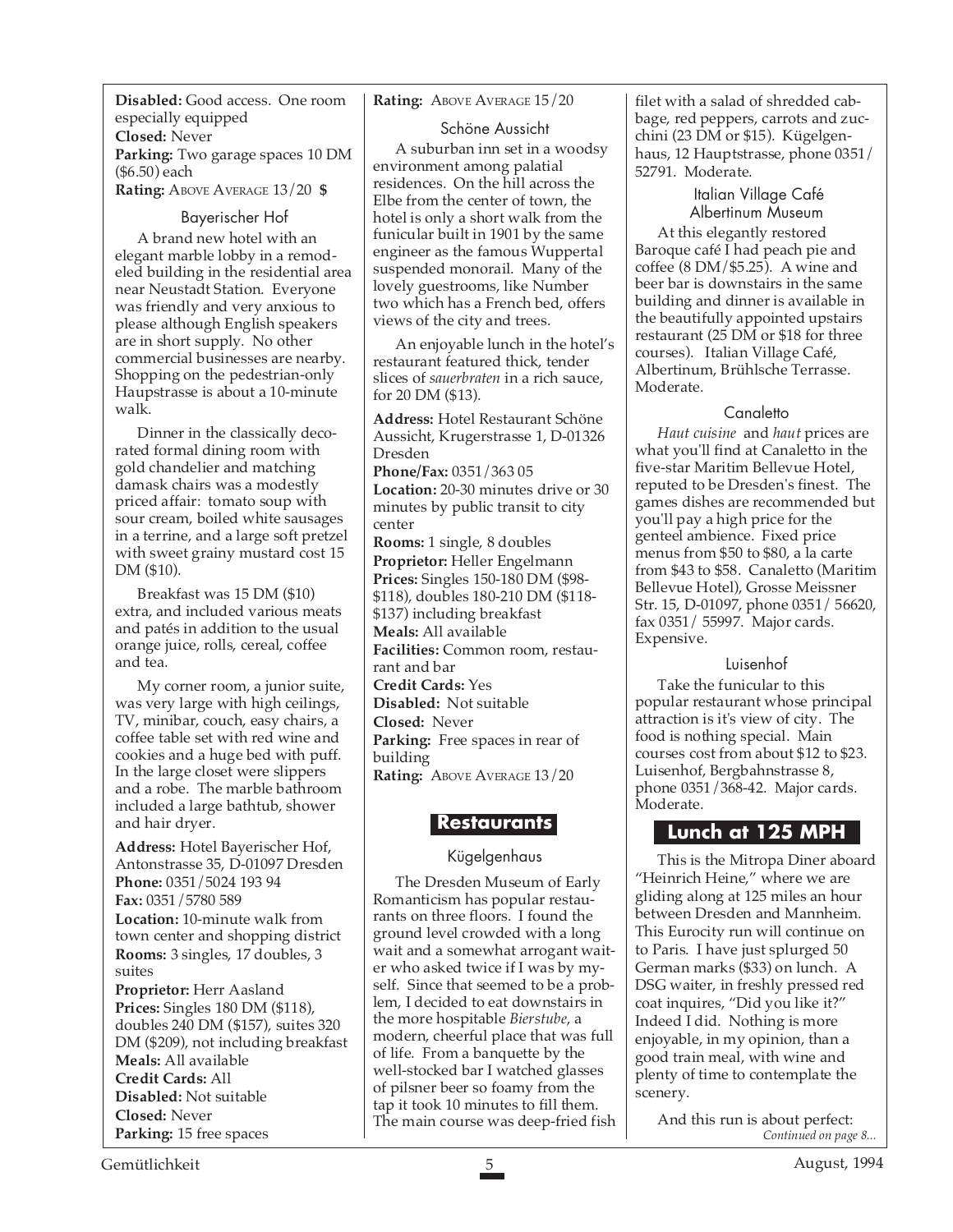### *SWISS RENTALS Continued from page 1*

resembled that of a modest American apartment. Kitchen (all pots, pans, dishes and utensils supplied) and the bathroom were modern, the floor was tiled and our second story unit had high sloping ceilings. There was TV (yes, CNN was available) and a telephone. Also a small balcony. As always in Switzerland, it was in immaculate condition.

Had we stayed only five nights, the cost for our unit would have increased about five Sfr. (\$4) per night. In July and August the price would have risen about another 10 Sfr. (\$7.70) and bookings of less than a week are difficult to obtain. By far the best value is when two couples or a family of four share the larger two-bedroom unit on the ground floor. Costs are 106/136 Sfr. (\$82/ \$105) per day low/high season based on a weekly stay.

The price of our apartment was typical for the Lugano area which generally has higher prices than the rest of Switzerland.

Types of Apartments. Almost all Swiss apartments fall into one of three categories:

**1. Apartments in private homes.** The largest group. Often one floor (usually top floor or basement) converted into self-contained apartment. Almost always smaller and cheaper than apartments in the following two categories. Complete privacy is typical and one will rarely hears the home's other occupants. Usual amenities: one or two bedrooms, a bath and a kitchen/dining room that may also include a couple of easy chairs. Rarely found: separate living room, dishwasher, washing machine. Sometimes found: TV and telephone. These "in-house apartments" are quite diverse. No two are the same.

**2. Small apartment buildings.** In recent years many small apartment buildings with two to eight units have been constructed, solely for the tourist trade. Sometimes the owner occupies the unit. Expect separate living room and one or more of the following: TV, tele-

phone, dishwasher, washing machine, barbecue, and occasionally a pool.

**3. Large condominiums.** Built over the last 40 years in ski resorts and similar to condos found in Florida and Hawaii. Usually from three to 10 stories high, typically with studio, one and two bedroom units for rent. Owners rent their units through local rental agents when they are not occupying them. Almost all are available from April to November.

**• Where to Find Apartments.** Virtually everywhere. Heaviest concentration in Bernese Oberland and Valais, with Grisons and Ticino also well served. The northwest of the country has the fewest. A limited number in the major cities.

**• Prices.** Expect to find a one bedroom "in-house apartment" for less than the cost of a double room with bathroom in a local one star hotel. A good example is Ringgenberg near Interlaken. This small town has seven hotels. The cheapest is the Heilsarmee, a guest house operated by the Salvation Army (no stars). Cheapest off-season double in 1994 with bathroom and breakfast is 80 Sfr. (\$62). More than half of the town's 60 odd apartments rent for less.

**• Be aware of extras.** Find out if your quoted price includes charges for such things as local tax, electricity, heating, and worst of all "final cleaning." This last one can run 50 to 90 Sfr. (\$38-\$69) and is the reason why stays of less than a week will cost more per day than a weekly stay. You have fewer days over which to apportion this cost.

"In-house" apartments tend to calculate their prices on a per person basis, while condos charge per unit.

**• Length of stay.** The usual stay is a week, from Saturday to Saturday. We often want to stay for a shorter period, say 4 or 5 days. In the off-season most owners will permit this and make an according reduction in your bill. Rental agents for large apartments are more rigid and often require a oneweek stay.

**• Reservations.** Usually not necessary for travel in April, May, June, September (our favorite month with fine weather and excellent apartment availability) or November. Being able to view the apartment and its location before renting is a great advantage.

For those without reservations we suggest arriving at your destination when the tourist office is open — usually 8 a.m. to noon and 2 p.m to 6 p.m. on weekdays, and 8 a.m. to noon on Saturdays. They will supply you with a list of apartments and a local map. Sometimes each apartment is marked on the map. If not, spend a few minutes scanning the list and ask the office to mark your choices on the map. The search, without a list and map, is difficult, because in most of Switzerland apartments will not have a sign outside (*fereinwohnungen* or apartment).

Most tourist offices will leave it to you to select an apartment from the list. Most won't phone ahead for you but always ask. Some do. A few of the smaller offices keep an unofficial list of vacant apartments which is useful. The tourist office we found to be most helpful was Lugano. Not only will they phone around for you, but if you write them in advance with specifics of your stay, they will circulate your letter, free of charge, to those apartment owners that fit your needs.

For travel in July, August and October (Germany and Switzerland both have two-week school holidays in October) reservations are advised. Our reservation of the apartment in Lugano is typical of the letter writing required. First we obtained the address of the Canton of Ticino's tourist office from a travel book. The SNTO will also supply it. We wrote asking for a list of local offices. They replied with a list and a map of 16 offices. We wrote to four near Lugano. All replied with a page listing apartments and chalets (most had around 75). Details of each apartment included owner's name and address, price, and a description of each apartment - number of beds and bedrooms, kitchen or kitchenette, availability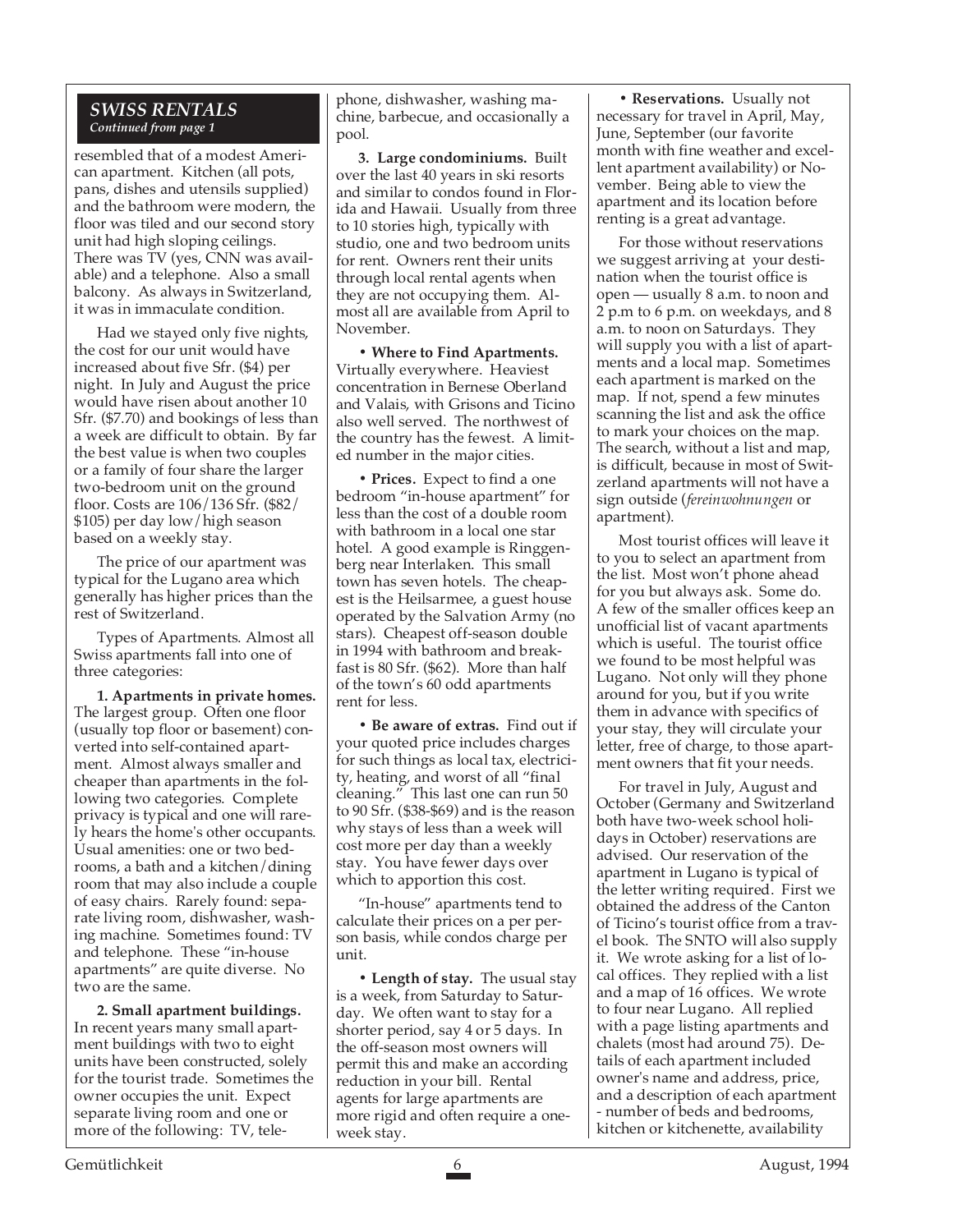of TV, phone, balcony, and much more - about 15 to 20 categories of information for each appointment. We wrote to six owners. Two didn't reply, one was full and three were available. The owner of the apartment we selected sent us a map giving the exact location and told us to pay on arrival. No deposit was required.

If all this letter writing is too much for you there are a number of rental agents in the U.S. that, for a fee, will do the work for you. Best source of information about these firms is a page published in January 1994 by the SNTO headed *Facts on Switzerland - Rental of Apartments,*

*Chalets and Villas*. It contains the names and addresses of 10 large rental agents, a brief description of the apartments each handles, plus brief information on home exchanges and timesharing. The three largest agents are:

• Interhome Inc., 124 Little Falls Rd, Fairfield, NJ 07004, phone 201-882-6864 — 4000 properties in all parts of Switzerland.

• Europa-Let Inc.,

92 North Main St. Ashland, OR 97520, phone 800-462-4486 — 2500 properties in the Ticino, Bernese Oberland, Grisons, Valais, and Middleland.

• Villas International, 605 Market St #510, San Francisco, CA 94105 — 2500 apartments throughout Switzerland

Here is some more precise information about apartments in Switzerland.

**• Ticino.** Wide selection, most in small towns in the hills around Lugano or the valleys that lead away from Locarno. Also has a good selection of small rental houses (chalets). These are included in the list of apartments available from local tourist offices. We would recommend our Lugano apartment

available from Trude Zazzi. Ticino prices are among the highest in Switzerland.

**• Valais.** New ski resorts built in Valais since WWII contain a huge number of apartments - most are in large condo style buildings and are reasonably priced during summer. Owners use them for a few weeks during the ski season, then rent them out during the remainder of the year. Towns offering the most choices: Nendez, Super Nendez, Verbier, Ovronnaz, Villars, Crans-Montana and Mayens De Riddes. All are located in the mountains just to the north or south of the Rhône Valley. This large selection

# **Grocery Shopping in Switzerland**

 If you live in a Swiss apartment you will likely become familiar with the local supermarket. It's mostly bad news. First the prices. Anything that is less than double the U.S. price should be cosidered a good buy. There are some adequate "no name" wines that are a true bargain. The stores themselves have little in common with a U.S. supermarket. Typically they are small, crowded, drab, with a poor selection. The food area is further reduced by the pots, pans, clothes, toys etc. that fill about one-third of the floor space. Parking can be tight, you do your own loading after supplying your own bag. Oh yes, they close between noon and two just when you want to pick up some lunch. — John Herbert

> of reasonably priced apartments is offset by a couple of disadvantages. First, most are rather mundane. The word picturesque would never be used to describe these high-rise dominated towns and villages. Out of season they can be very quiet, with many stores closed. A more important disadvantage is the winding road up from the valley that one must use to reach any of these towns. Drives usually take 20 to 30 minutes. Our choice in the Valais is small town of Anzère, just north of Sion. It takes less time to reach —15 to 20 minutes — than any other resort.

Renting here is best done by visiting a local rental agent, rather than the tourist office. In Anzère, your first stop should be Agence Trachsel, a couple of stores down

from the tourist office. The very efficient Madam Trachsel has 130 apartments and chalets available. After discussing your needs, she will give you the keys to two or three apartments and send you out on an inspection tour. When we rented from her in September most of the 130 units were available.

Her 1994 rental list divides units into seven categories, from studios to chalets sleeping from 10 to 12. Low season is from April 16 to July 9, and August 20 to December 17. Typical low season rates in 1994 were 78 Sfr. (\$60) daily for a one bedroom unit (including all the extras) on a weekly basis and 110

Sfr. (\$85) for a two bedroom apartment. In July and August prices are 40 to 50% higher and in the ski season they double.

If you can handle the daily drive up and down, Anzère is an excellent spot from which to tour central Switzerland. Day trips can be made from Zermatt to Montreuy

A distinctly different area you might consider in the Valais is the Herens Valley (two stars in Michelin) which runs south from Sion. In appearance it's about as far

from a modern ski resort as one can get. There is a great deal of tradition in the dress and the architecture of this interesting region. It is a fine area for mountain climbing, walking or just relaxing. The place to stay is Evolène, the major village in the valley. It is best remembered for the tall wooden houses and spring flowers. Unfortunately it is too far up the valley to use as a base for exploring the Valais.

Best apartment selections are from the Agence Evolèna which offers over 50 apartments and chalets in Evolène, and 30 more in nearby villages. Prices are reasonable, taken on a weekly basis, a two-bedroom in the off-season starts around 75 Sfr. (\$58) per day.

*Continued on page 8…*